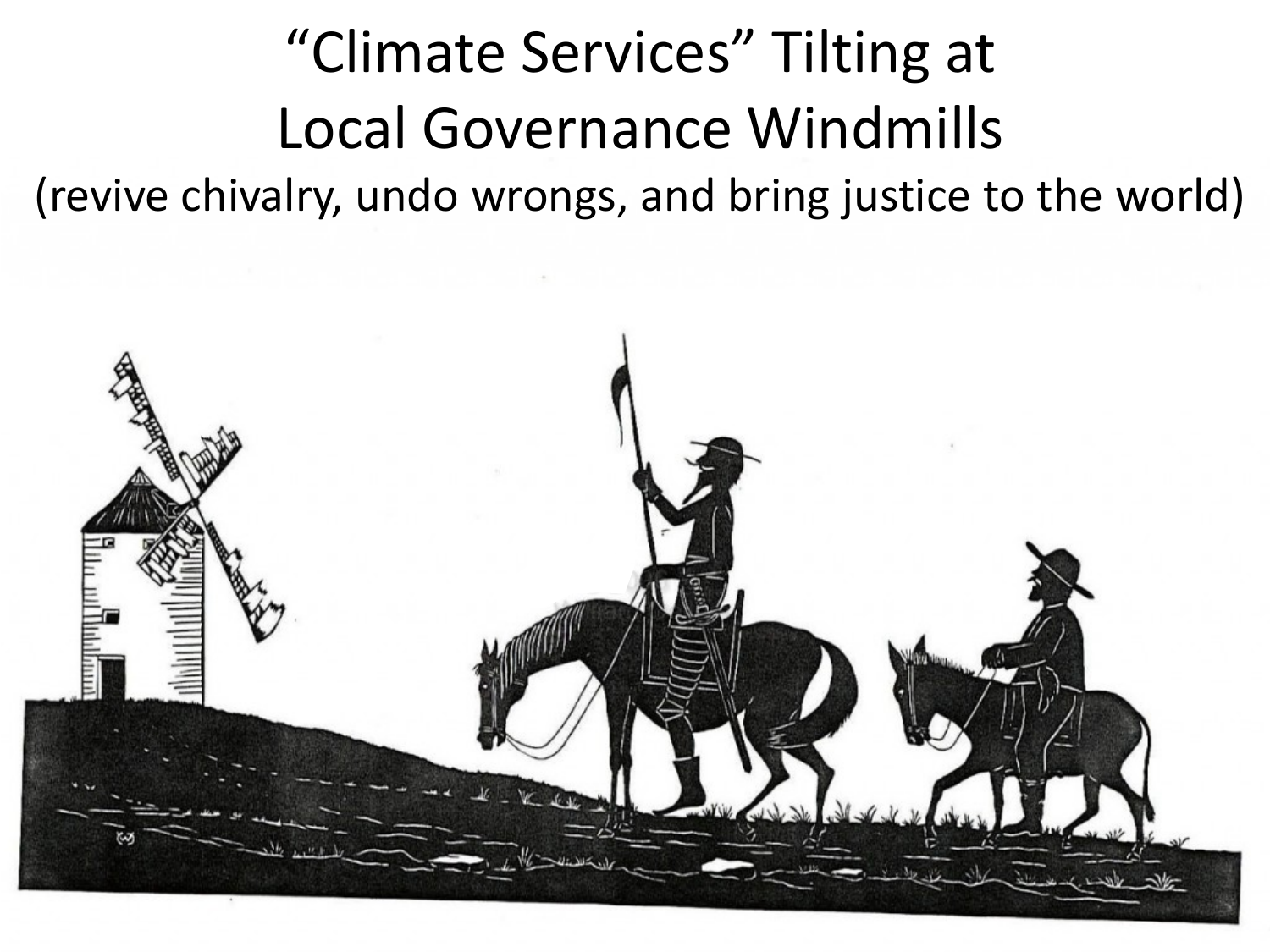# **More than a billion people live in low lying coastal regions**

# **Focus on supporting local adaptive management approaches**

**Local priorities are often different from those of central government**

**Climate services to local governance in WIO states are still limited**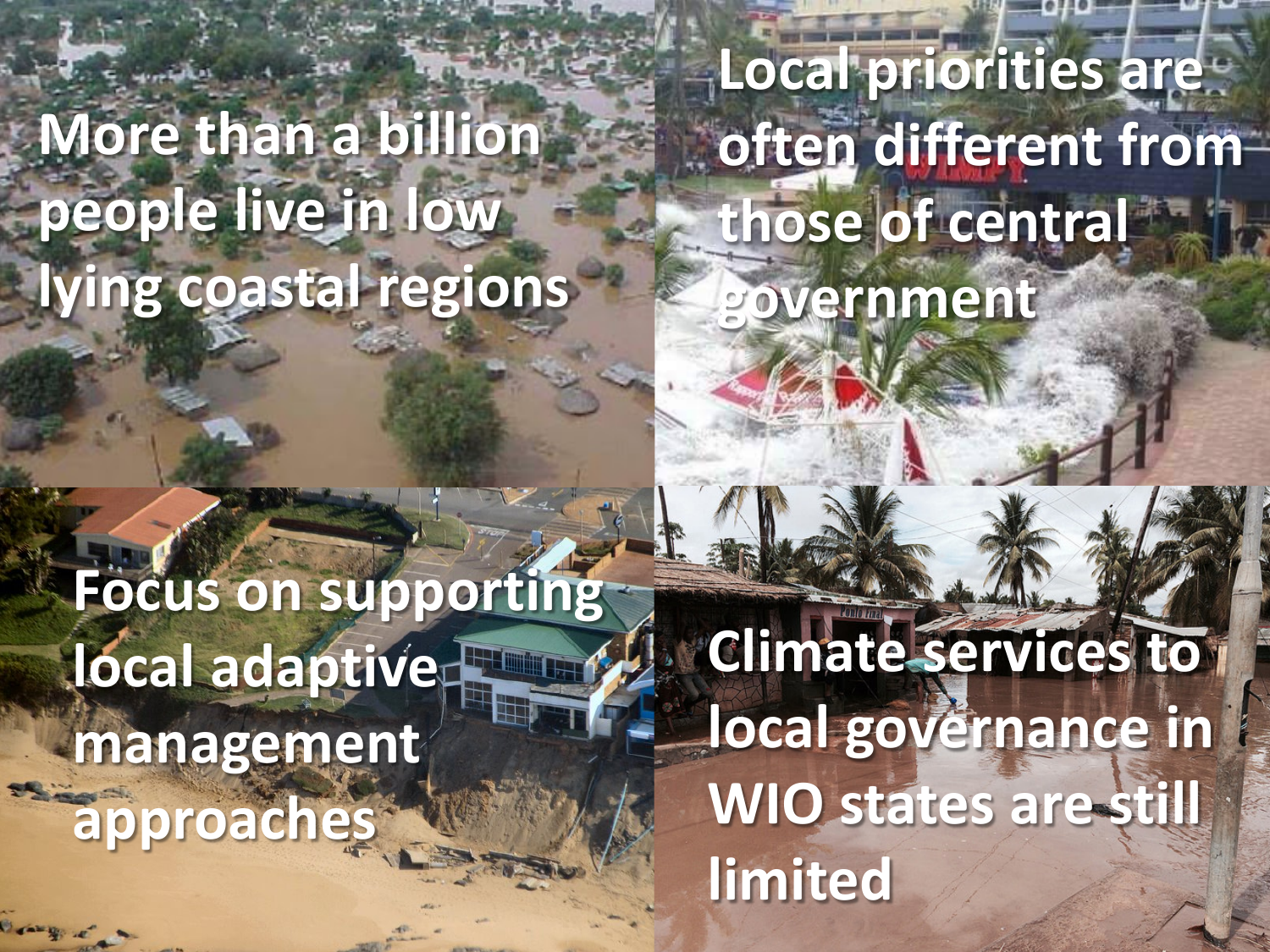### **Climate Service – Public Sector Interface**